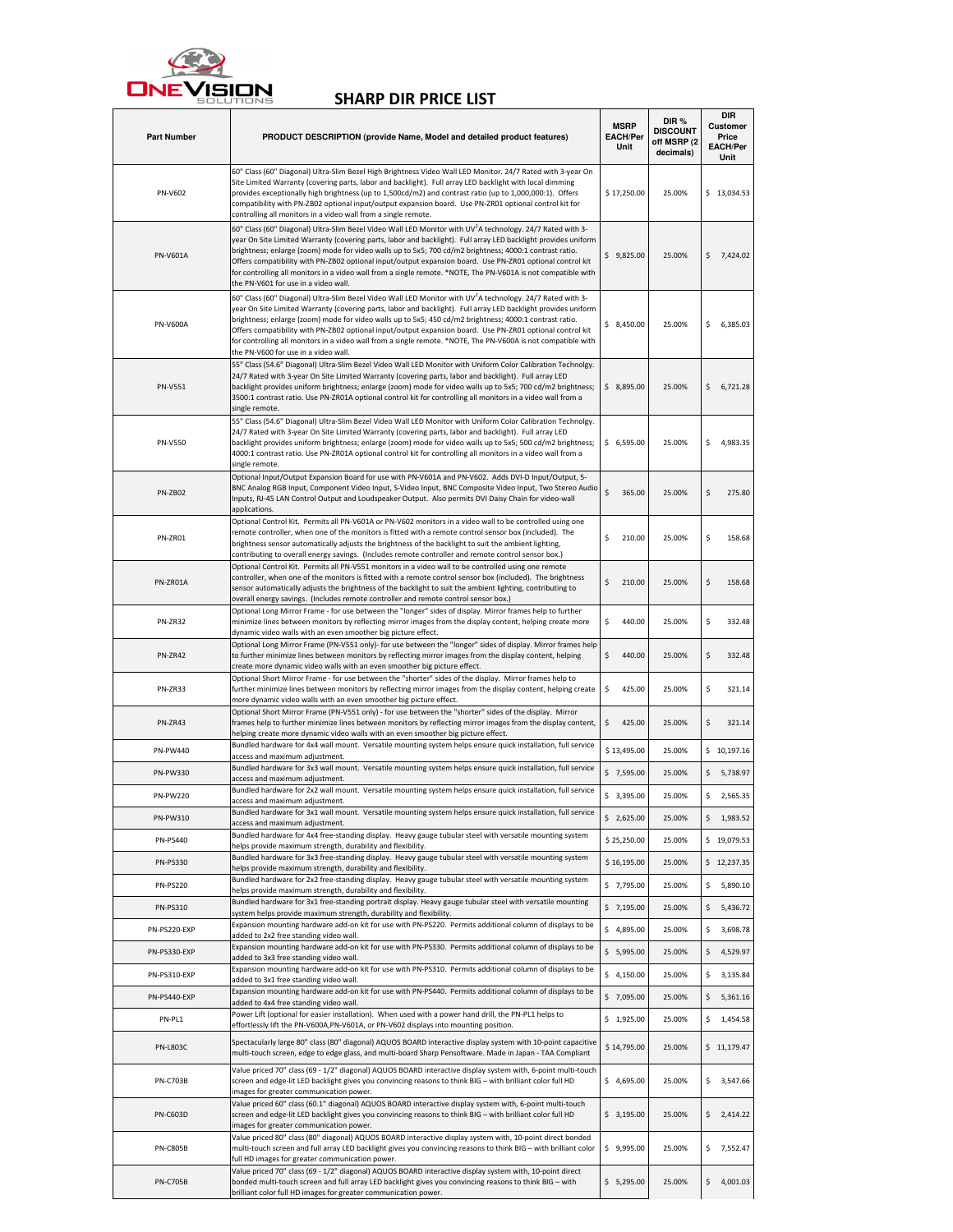| PN-L703W       | Exceptionally large 70" class (69 - 1/2" diagonal) AQUOS BOARD interactive display system with Wireless<br>connectivity, 10-point multi-touch screen and edge-lit LED backlight gives you convincing reasons to think BIG<br>- with brilliant color full HD images for greater communication power.                                                                                   | \$8,795.00   | 25.00% | 6,645.72<br>Ś. |
|----------------|---------------------------------------------------------------------------------------------------------------------------------------------------------------------------------------------------------------------------------------------------------------------------------------------------------------------------------------------------------------------------------------|--------------|--------|----------------|
| PN-L603W       | Large 60" class (60 - 1/16" diagonal) AQUOS BOARD interactive display system with Wireless connectivity, 10-<br>point multi-touch screen and edge-lit LED backlight gives you convincing reasons to think BIG - with brilliant                                                                                                                                                        | \$7,295.00   | 25.00% | 5,512.28<br>\$ |
| PN-L703B       | color full HD images for greater communication power.<br>Exceptionally large 70" class (69 - 1/2" diagonal) AQUOS BOARD interactive display system with, 10-point<br>multi-touch screen and edge-lit LED backlight gives you convincing reasons to think BIG - with brilliant color                                                                                                   | \$7,695.00   | 25.00% | 5,814.53<br>\$ |
| PN-L603B       | full HD images for greater communication power.<br>Large 60" class (60 - 1/16" diagonal) AQUOS BOARD interactive display system with 10-point multi-touch<br>screen and edge-lit LED backlight gives you convincing reasons to think BIG - with brilliant color full HD                                                                                                               | \$5,995.00   | 25.00% | \$<br>4,529.97 |
| PN-ZL01        | images for greater communication power.<br>3-Button Pressure-Sensitive Pen with USB Wireless Adaptor (for PN-L703B & PN-L603B)                                                                                                                                                                                                                                                        | \$<br>320.00 | 25.00% | 241.80         |
| PN-ZL02        | Additional 3-Button Pressure-Sensitive Pen (For PN-L703/603B & PN-L703/603W)                                                                                                                                                                                                                                                                                                          | \$<br>225.00 | 25.00% | \$<br>170.02   |
| PN-ZL03        | Additional 3-Button Pressure-Sensitive Pen for PN-L803C only                                                                                                                                                                                                                                                                                                                          | \$<br>225.00 | 25.00% | 170.02<br>\$   |
| PN-SR780M      | Optional rolling cart floor stand for use with all AQUOS BOARD models                                                                                                                                                                                                                                                                                                                 | 999.00<br>\$ | 25.00% | 754.87<br>\$   |
| PN-SR763ACC1   | Optional keyboard and PC tray for use with PN-SR763M & PN-SR780M                                                                                                                                                                                                                                                                                                                      | Ś<br>149.00  | 25.00% | 112.59         |
| PN-SL20SPC     | Sharp Display Connect Full Version for PN-L802B, PN-L702B & PN-L602B. (Sharp Display Connect is included<br>with the purchase of the PN-L703B & PN-L603B)                                                                                                                                                                                                                             | \$<br>499.00 | 25.00% | \$<br>377.06   |
| PN-SPCI5W7H    | Optional Standard PC for use with all Sharp AQUOS BOARD displays. Intel® Core i5® 2.9 GHz quad-core<br>processor with Windows® 7 Pro. Attaches to rear of display.                                                                                                                                                                                                                    | \$1,795.00   | 25.00% | \$<br>1,356.35 |
| PN-L803C-PKG1  | All in one interactive display solution. Package includes PN-L803Cdisplay, PN-SPCi5W7H PC, and PN-SR780M<br>rolling cart floor stand. Each item packed separately.                                                                                                                                                                                                                    | \$16,995.00  | 25.00% | \$12,841.85    |
| PN-C703BPKG2   | All in one interactive display solution. Package includes PN-C703B display, PN-SPCi5W7H PC and PN-SR780M<br>rolling cart floor stand. Each item packed separately.                                                                                                                                                                                                                    | \$7,395.00   | 25.00% | \$<br>5,587.85 |
| PN-C603DPKG1   | All in one interactive display solution. Package includes PN-C603D display, PN-SPCI5W7H PC and PN-SR780M<br>rolling cart floor stand. Each item packed separately.                                                                                                                                                                                                                    | \$5,995.00   | 25.00% | 4,529.97<br>\$ |
| PN-C805BPKG1   | All in one interactive display solution. Package includes PN-C805B display, PN-SPCI5W7H PC and PN-SR780M<br>rolling cart floor stand. Each item packed separately.                                                                                                                                                                                                                    | \$12,895.00  | 25.00% | \$<br>9,743.78 |
| PN-C705BPKG1   | All in one interactive display solution. Package includes PN-C705B display, PN-SPCi5W7H PC and PN-SR780M<br>rolling cart floor stand. Each item packed separately.                                                                                                                                                                                                                    | \$7,995.00   | 25.00% | \$<br>6,041.22 |
| PN-L703WPKG1   | All in one interactive display solution. Package includes PN-L703W display, PN-SPCi5W7H PC and PN-SR780M<br>rolling cart floor stand. Each item packed separately.                                                                                                                                                                                                                    | \$11,295.00  | 25.00% | \$<br>8,534.78 |
| PN-L603WPKG1   | All in one interactive display solution. Package includes PN-L603W display, PN-SPCi5W7H PC and PN-SR780M<br>rolling cart floor stand. Each item packed separately.                                                                                                                                                                                                                    | \$9,950.00   | 25.00% | \$<br>7,518.47 |
| PN-L703BPKG3   | All in one interactive display solution. Package includes PN-L703B display, PN-SPCi5W7H PC and PN-SR780M<br>rolling cart floor stand. Each item packed separately.                                                                                                                                                                                                                    | \$10,295.00  | 25.00% | 7,779.16<br>\$ |
| PN-L603BPKG3   | All in one interactive display solution. Package includes PN-L603B display, PN-SPCi5W7H PC and PN-SR780M<br>rolling cart floor stand. Each item packed separately.                                                                                                                                                                                                                    | \$8,695.00   | 25.00% | \$<br>6,570.16 |
| MODEL          | LL Series Commercial-Grade High Definition LED Touch Screen Display<br>PRODUCT DESCRIPTION                                                                                                                                                                                                                                                                                            | SUGG. LIST   | 25.00% | SUGG. LIST     |
| LL-S201A       | 20" Class (19-1/2" diagonal) Commercial Grade LED Display. Brilliant High Definition (1920 x 1080) resolution,<br>10 point multi-touch, Edge-lit LED Backlight. Extra thin profile, 3-year Limited Warranty (covering parts, labor<br>and backlight). Portrait and landscape compatible.                                                                                              | \$<br>999.00 | 25.00% | \$<br>754.87   |
| <b>PN-R426</b> | 42" Class (41.9" diagonal) Professional LED Monitor - Brilliant High Definition (1920 x 1080) resolution with<br>700 cd/m2 Brightness and 1300:1 Contrast Ratio. Mini OPS Expansion slot and built-in 10W per Channel<br>Stereo Audio System. Landscape, Portrait, Face-up, Face-Down, and Tilt Operation. Engineered for 24/7<br>Commercial Use. 3-Year Onsite Limited Warranty      | \$1,895.00   | 25.00% | 1,431.91<br>\$ |
| <b>PN-R496</b> | 49" Class (48.5" diagonal) Professional LED Monitor - Brilliant High Definition (1920 x 1080) resolution with<br>700 cd/m2 Brightness and 1300:1 Contrast Ratio. Mini OPS Expansion slot and built-in 10W per Channel<br>Stereo Audio System. Landscape, Portrait, Face-up, Face-Down, and Tilt Operation. Engineered for 24/7<br>Commercial Use. 3-Year Onsite Limited Warranty      | \$2,295.00   | 25.00% | 1,734.16<br>\$ |
| <b>PN-R556</b> | 55" Class (54.6" diagonal) Professional LED Monitor - Brilliant High Definition (1920 x 1080) resolution with<br>700 cd/m2 Brightness and 1300:1 Contrast Ratio. Mini OPS Expansion slot and built-in 10W per Channel<br>Stereo Audio System. Landscape, Portrait, Face-up, Face-Down, and Tilt Operation. Engineered for 24/7<br>Commercial Use. 3-Year Onsite Limited Warranty      | \$3,395.00   | 25.00% | \$<br>2,565.35 |
| PN-ZB03W       | Optional Wireless Receiver Board for PN-R426, PN-R496, & PN-R556 models allows up to 10 devices to<br>connect to the displays simultaneously without cables. Up to 4 devices can share the screen in a 2 x 2 split<br>layout.                                                                                                                                                         | \$1,295.00   | 25.00% | \$<br>978.53   |
| PN-ZB03H       | Optional HDBaseT 2.0 Receiver Board for PN-R426, PN-R496, & PN-R556 models allows HDMI video, audio<br>signals, and control signals to be received over a single Cat 6 LAN cable up to 328 feet.                                                                                                                                                                                      | \$<br>695.00 | 25.00% | \$<br>525.16   |
| PN-R603        | 60" Class (60 1/16" diagonal) Professional LED Monitor - Brilliant High Definition (1920 x 1080) resolution with<br>700 cd/m2 Brightness and 4000:1 Contrast Ratio. Optional Media Player PC and built-in 10W per Channel<br>Stereo Audio System. Landscape and Portrait Mode Compatible. Engineered for 24/7 Commercial Use. 3-Year<br><b>Onsite Limited Warranty</b>                | \$4,295.00   | 25.00% | \$<br>3,245.41 |
| <b>PN-R703</b> | 70" Class (69 1/2" diagonal) Professional LED Monitor - Brilliant High Definition (1920 x 1080) resolution with<br>700 cd/m2 Brightness and 4000:1 Contrast Ratio. Optional Media Player PC and built-in 10W per Channel<br>Stereo Audio System. Landscape and Portrait Mode Compatible. Engineered for 24/7 Commercial Use. 3-Year<br><b>Onsite Limited Warranty</b>                 | \$6,195.00   | 25.00% | \$<br>4,681.10 |
| PN-R903        | Magnificent 90" Class (90-1/16" diagonal) LED Monitor - Brilliant High Definition (1920 x 1080) resolution with<br>Local Dimming energy efficient technology. 700 cd/m2 Brightness and<br>1,000,000:1 (local dimming-High) 4000:1 (local dimming-Off) Contrast Ratio.<br>Landscape and Portrait Mode Compatible Engineered for 24/7 Commercial Use. 3-Year Onsite Limited<br>Warranty | \$16,795.00  | 25.00% | \$12,690.72    |
| PN-E603        | 60" Class (60.1" Diagonal) Full Color Professional LED Monitor Edge-lit LED Backlight 24/7 Rated with 3-year<br>On Site Limited Warranty. Offers compatibility with optional PN-SPCi5W7H media player PC. Portrait and<br>landscape compatible.                                                                                                                                       | \$3,695.00   | 25.00% | 2,792.03<br>\$ |
| <b>PN-E703</b> | Exceptionally large 70" Class (69.5" Diagonal) Full Color Professional LED Monitor. Edge-lit LED backlight.<br>Provides over 30% more screen area than our 60" class (60" diagonal) display. 24/7 Rated with 3-year On Site<br>Limited Warranty. Offers compatibility with optional PN-SPCi5W7H media player PC. Portrait and landscape<br>compatible.                                | \$5,595.00   | 25.00% | \$<br>4,227.72 |
| <b>PN-E803</b> | Spectacularly large 80" Class (80" Diagonal) Full Color Professional LED Monitor. Full array LED backlight. 24/7<br>Rated with 3-year On Site Limited Warranty. Offers compatibility with optional PN-SPCi5W7H media player<br>PC. Portrait and landscape compatible.                                                                                                                 | \$8,895.00   | 25.00% | 6,721.28<br>\$ |
| PN-Y326        | 32" Class (31.6" diagonal) Professional LED Monitor - Brilliant High Definition (1920 x 1080) resolution with<br>400 cd/m2 Brightness and 1,100:1 Contrast Ratio. Built-in USB Media Player and built-in 7W per Channel<br>Stereo Audio System. Landscape and Portrait Mode Compatible. . 3-Year Onsite Limited Warranty                                                              | \$<br>789.00 | 25.00% | \$<br>596.19   |
| PN-Y436        | 43" Class (42.5" diagonal) Professional LED Monitor - Brilliant High Definition (1920 x 1080) resolution with<br>450 cd/m2 Brightness and 1,100:1 Contrast Ratio. Built-in USB Media Player and built-in 7W per Channel<br>Stereo Audio System. Landscape and Portrait Mode Compatible. . 3-Year Onsite Limited Warranty                                                              | \$1,059.00   | 25.00% | \$<br>800.21   |
| PN-Y496        | 49" Class (48.5" diagonal) Professional LED Monitor - Brilliant High Definition (1920 x 1080) resolution with<br>450 cd/m2 Brightness and 1,100:1 Contrast Ratio. Built-in USB Media Player and built-in 7W per Channel<br>Stereo Audio System. Landscape and Portrait Mode Compatible. . 3-Year Onsite Limited Warranty                                                              | \$1,370.00   | 25.00% | \$<br>1,035.21 |
| <b>PN-Y556</b> | 55" Class (54.6" diagonal) Professional LED Monitor - Brilliant High Definition (1920 x 1080) resolution with<br>450 cd/m2 Brightness and 1,100:1 Contrast Ratio. Built-in USB Media Player and built-in 7W per Channel<br>Stereo Audio System. Landscape and Portrait Mode Compatible. . 3-Year Onsite Limited Warranty                                                              | \$1,995.00   | 25.00% | 1,507.47<br>\$ |